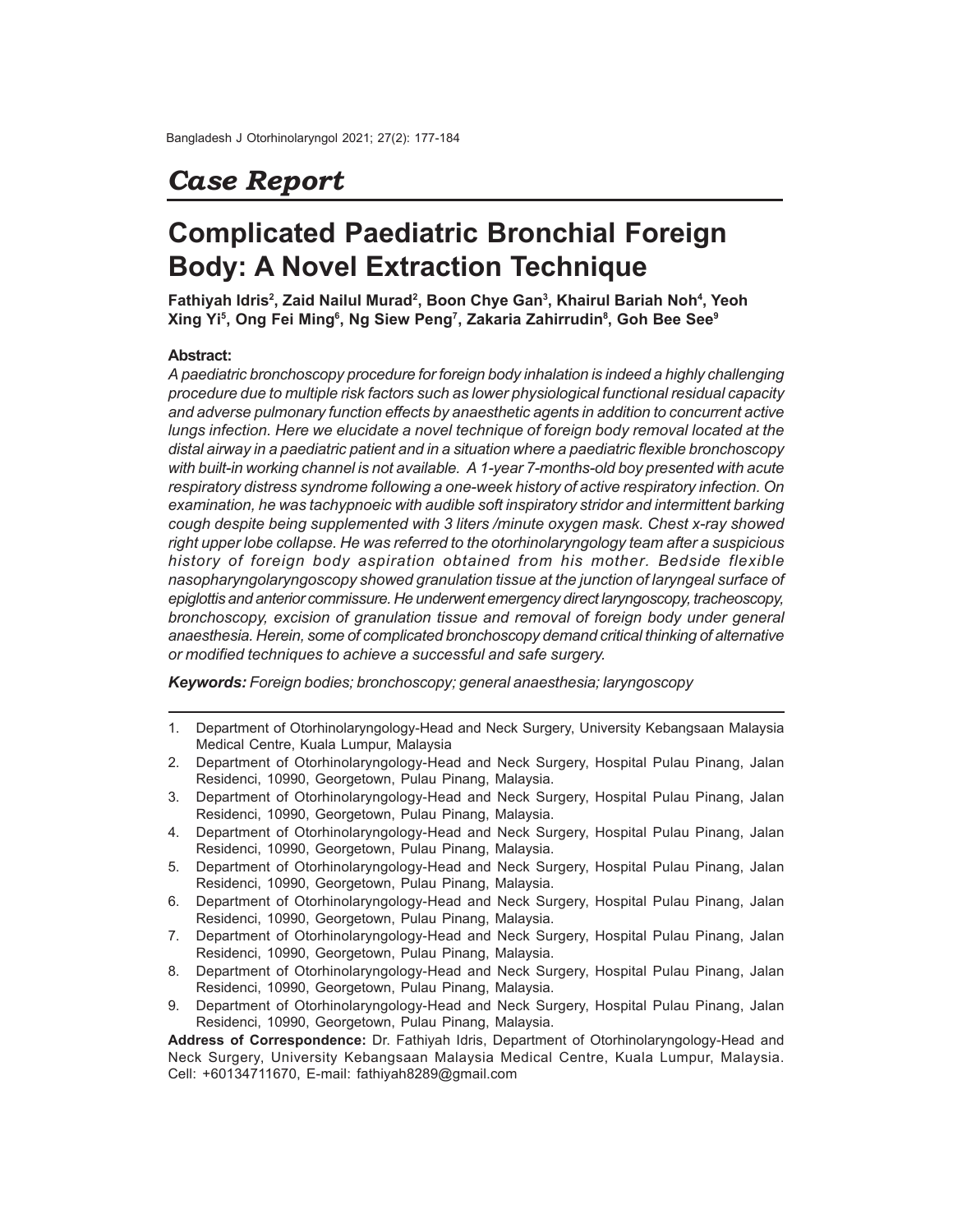#### **Introduction:**

Foreign body (FB) inhalation incidence was reported highest in 3 years old and younger children<sup>1</sup>. This is attributed to their developmental achievements such as exploring their surrounding by mouthing, eating while playing and mature pincer grasp to collect even small objects. However, incomplete dentition and immature swallowing coordination predispose them to the risk of FB inhalation. In the cases of aspirated FB, 82% were witnessed by adults, 6% were associated with a suspicious history of ingesting a foreign body and 12 % were unwitnessed with no obvious ingestion history<sup>1</sup>. Foods namely vegetables are the most common documented foreign bodies 83% and located predominantly in the right main bronchus 55%<sup>1</sup>. This significant number of cases with predominant dislodgement in the lower airway reflecting the importance of conducting a risky yet successful and safe bronchoscopy procedure.

### **Case Report:**

A 1-year 7-months-old boy with no previous medical illness presented with a one-day history of rapid and noisy breathing. It was associated with a week history of fever, prolonged cough and reduced oral intake. However, the mother only sought medical treatment after the child developed rapid and noisy breathing. He was referred to the otorhinolaryngology (ORL) team for airway evaluation after further history taking revealed a suspicious history of choking episode during eating banana one day before the admission. On examination, the child was feverish, mildly dehydrated, tachypnoeic with mild subcostal recession. He required 3 Liters/minute oxygen mask supplement as his oxygen saturation was only able to maintain about 85% under room air. He had barking coughs, hoarseness with audible soft inspiratory stridor. Lung auscultation revealed intermittent ronchi. Cardiovascular and abdominal examination was unremarkable. Otherwise, the child was haemodynamically stable. He was given intravenous (IV) dexamethasone, adrenaline nebulization, budesonide nebulization, metered-dose inhaler (MDI) salbutamol. Chest X-ray (CXR) showed right upper lobe collapse. Bedside flexible nasopharyngolaryngoscopy was arranged in the Paediatric Intensive Care Unit (PICU) collaborated with the paediatric team. The endoscopy revealed granulation tissue located at the junction of the laryngeal surface of epiglottis and anterior commissure (Figure 1).



**Figure 1:** *An endoscopic view of a granulation tissue (arrow) located at the junction of laryngeal surface of epiglottis (epiglottis marked by star shape) and anterior commissure during bedside flexible nasopharyngolaryngoscopy.*

He underwent emergency direct laryngoscopy, tracheoscopy, bronchoscopy and excision of granulation tissue under general anaesthesia.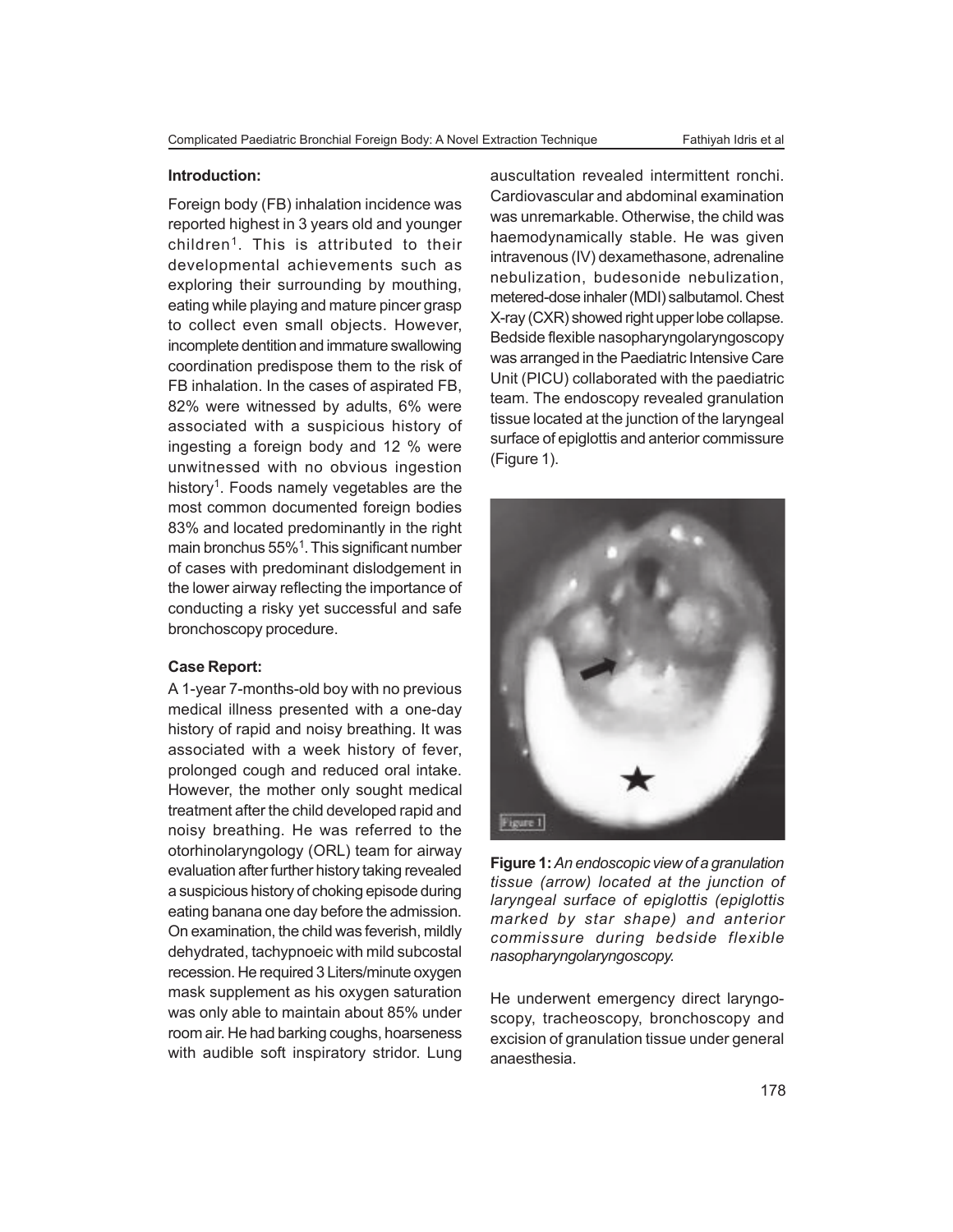Anaesthesia was induced with an inhalational volatile agent (Sevoflurane). Vocal cords were sprayed with topical anaesthesia (2% lignocaine) under direct visualization with direct laryngoscopy before tracheoscopy with a rigid telescope. Unfortunately, the patient developed laryngospasm. Airway management was taken over by the anaesthetist and anaesthesia was deepened with IV Fentanyl, IV Propofol and IV Rocuronium. The patient was intubated with a non-cuffed endotracheal tube (ETT) size 4.0 to protect the airway and maintain the oxygenation. Then, suspension laryngoscopy was fitted. Subsequently, catheter mount was disconnected from the ETT and a 2.7mm 0Ú Hopkins rod telescope was introduced through the ETT and advanced distally until the level of the carina. Another granulation tissue was visualized situated at the right upper lobe secondary bronchus (Figure 2).



**Figure 2:** *An endoscopic view of the foreign body (arrow) located in the right upper lobe secondary bronchus during flexible broncho-scopy.*

The patient suddenly desaturated at this juncture. Therefore, the rigid telescope was withdrawn and the ETT was reconnected to the ventilation circuit. With the ETT in situ, the previously visualized supraglottic granulation tissue was excised. After achievement of good oxygen saturation, the catheter mount was disconnected from the ETT again and the rigid telescope was

reinserted into the ETT lumen. The rigid telescope was withdrawn along with the ETT to inspect the airway of the subglottic and proximal trachea which were not seen as planned previously due to the desaturation during initial direct laryngoscopy. There were no other sites of granulation tissue or abnormality noted during the tracheoscopy. The patient was then reintubated with an ETT size of 3.5mm. A 2.5 mm neonate flexible nasopharyngolaryngoscopy was employed along with flexible grasping forcep due to the unavailability of flexible bronchoscopy with a built-in working channel in our centre. With the aid of suspension laryngoscope, both instruments were first inserted sideways to the ETT and then advanced distally until the grasping forcep seen reached the granulation tissue. The flexible nasopharyngo-laryngoscope was pulled out while the grasping forcep was kept in situ. The flexible nasopharyngolaryngoscope inserted into the ETT via the catheter mount opening then was advanced distally to optimize the view of the foreign body. With proper visualization, we noticed that the granulation tissue was partially surrounded a foreign body. The foreign body with the granulation tissue was completely extracted using the grasping forcep (Figure 3).



**Figure 3:** *An endoscopic view showing the grasping forceps (arrow) was introduced sideway to the ETT. The tip of ETT indicated by the star shape.*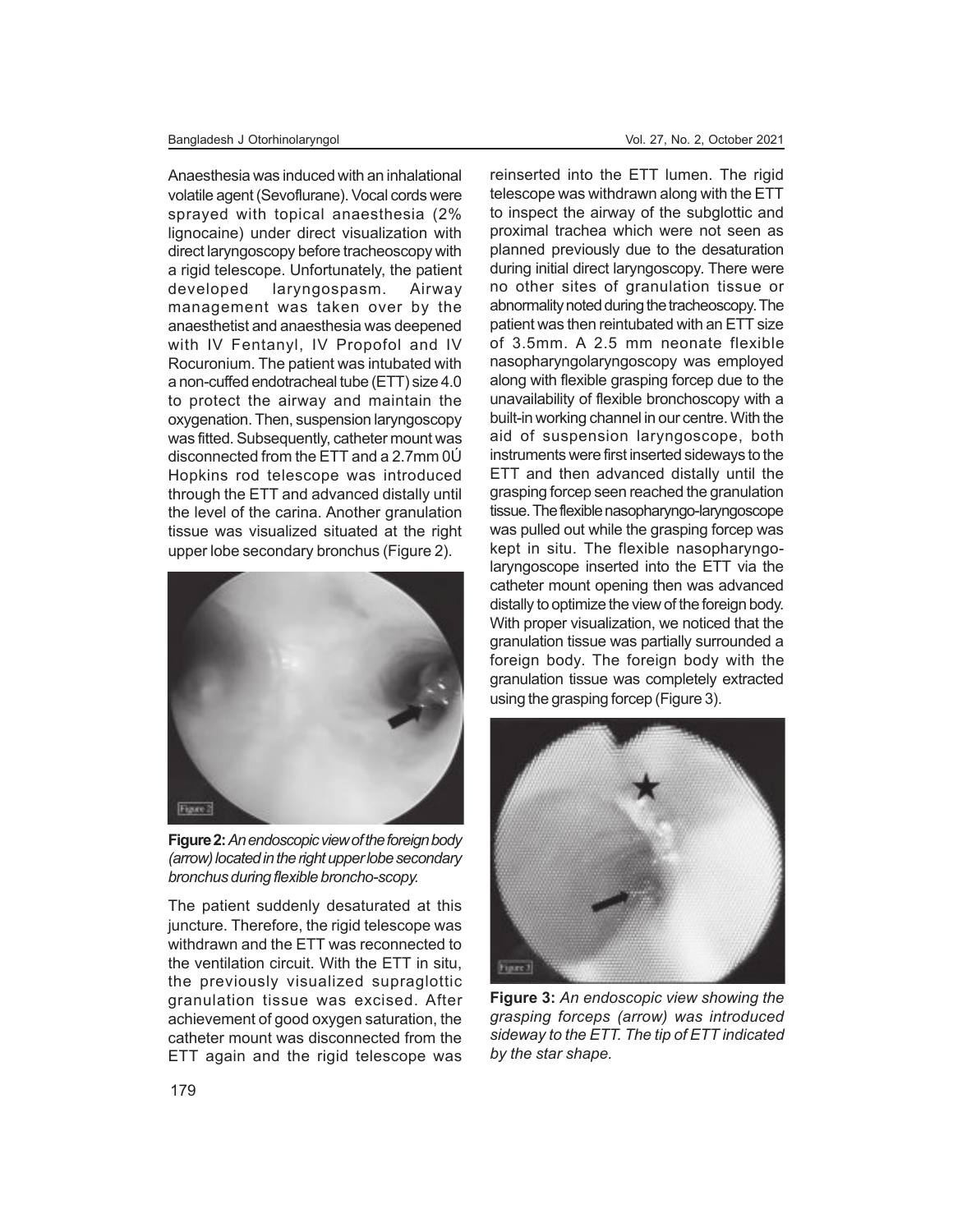Complicated Paediatric Bronchial Foreign Body: A Novel Extraction Technique Fathiyah Idris et al

The forcep was withdrawn together with the ETT under endoscopic visualization due to relatively large foreign body size. The foreign body was a piece of plastic toy with sharp ends measuring about 1.6 cm in length (Figure 4).



**Figure 4:** *The foreign body (a plastic toy piece), partially enveloped by granulation tissue measuring about 1.6 cm in length completely removed.*

Rigid tracheoscopy was reperformed looking for any post-operative complications. Finally, the patient was re-intubated with size 4 noncuffed ETT under rigid endoscopic guidance. He was sent to PICU for post-operative care. He was kept intubated and covered with IV Cefepime 50mg/kg every 8 hourly, IV Dexamethasone 0.2mg/kg every 6 hourly and Budesonide nebulization. He responded well to the treatment given and stable during the weaning off process from the ventilator support. He was extubated 4 days after the procedure. He was discharged home 6 days post-operation with total resolution of his respiratory symptoms. A repeated CXR on the third-day post-operation showed expanded and clear bilateral lungs fields. Figure 5 shows the side view picture taken during simulation of the surgical procedure on a patient simulation mannequin to show the arrangement of the instruments.



**Figure 5:** *The flexible nasopharyngolaryngoscope (labelled as FE) inserted through the opening of the catheter mount (labelled as CM) which is readily connected to the ETT. The flexible grasping forceps (labelled as FG) introduced sideway to the endotracheal tube (labelled as ETT). A light clip (labelled as LC) was used for proximal illumination. The the suspension laryngoscopy system labelled as SL*

Figure 6 shows The endoscopic view taken during simulation of the surgical procedure on a patient simulation mannequin at the level of laryngeal inlet to show the arrangement of the instruments.



**Figure 6:** *The direct laryngoscopy blade (labelled as DL) used to elevate the epiglottis. The flexible grasping forceps (labelled as FG) located sideways to the ETT were advanced to the distal airway. The endotracheal tube labelled as ETT*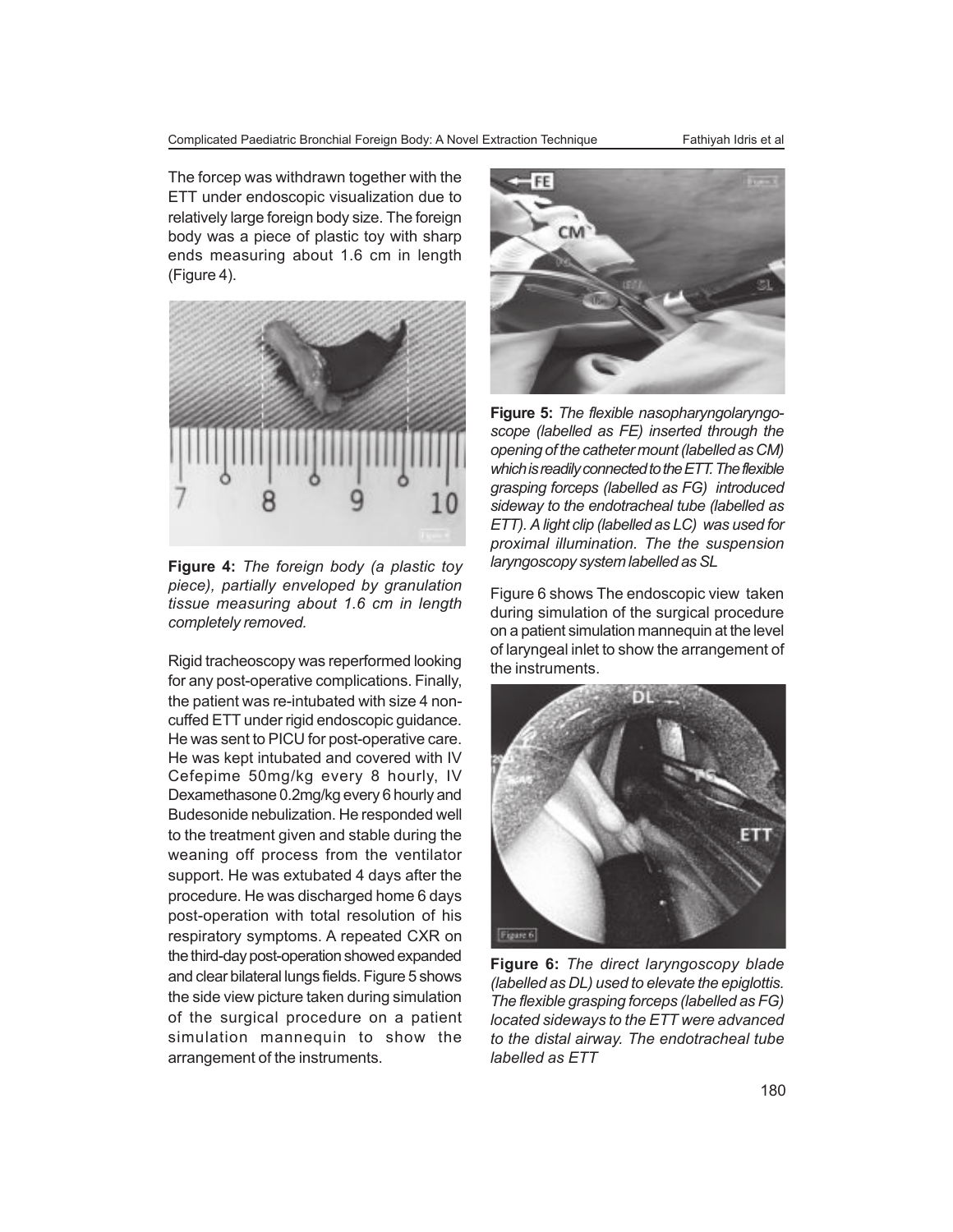#### **Discussion:**

Extraction of inhaled FB in the paediatric group carries a significant risk of mortality<sup>2</sup>. Children are prone to hypoxia due to their lower functional residual capacity (FRC), greater oxygen consumption, ineffective respiratory musculature, higher ventilation and perfusion (V/Q) mismatch and a highly compliant airway compared to the adult $2,3$ . In addition, general anaesthesia may adversely affect breathing control, bulbar function and patency of upper airway in a paediatric patient<sup>3</sup>. Undoubtedly it is a challenging procedure for both the ORL surgeon and the anaesthesiologist. Thus, a team approach is highly required between anaesthetist and ORL surgeon in the management of shared airway procedures.

Bronchoscopy is the cornerstone procedure for diagnosis and removal of inhaled foreign body $4,6$ . Rigid bronchoscopy is the standard choice as it allows better visualization, airway control, multiple instrumentations and simultaneous ventilation<sup>4</sup>. On the other hand, flexible bronchoscopy has the advantage of reaching a foreign body in the distal and smaller airway due to the smaller scope calibre<sup>5,6</sup>. The higher flexibility of the scope allows good retrograde access such as in upper lobe bronchi<sup>6</sup>. Both instruments demonstrated high success rate in foreign body removal which are 97% and 91.3% in rigid bronchoscopy and flexible bronchoscopy respectively<sup>5,6</sup>.

A few cases of modified extraction of foreign body techniques using both rigid and flexible bronchoscopy were reported. Mohd Nazir Othman et al described an extraction technique of an aspirated tooth in right lower bronchus using the rigid bronchoscope in a tracheostomized patient with limited neck extension due to cervical vertebra fracture.

The rigid bronchoscope was inserted through the tracheostomy stoma and the foreign body was successfully removed using rigid optical forcep<sup>7</sup> . Noh KB et al reported an extraction technique of a metallic hair pin from the left tertiary bronchus using angiocatheter and flexible optical forceps guided by flexible bronchoscopy<sup>8</sup>.

In our case, we used a flexible endoscope due to the location of the foreign body in the distal and smaller airway which required a smaller and longer endoscope insertion shaft. The inverted location of the upper lobe secondary bronchus needs slight retrograde flexion of a flexible scope. It also was chosen as it was able to fit into the opening of the catheter mount without significant gas leakage. Due to the unavailability of flexible bronchoscopy with a built-in working channel, the 2.5mm neonate flexible nasopharyngolarygoscope was used as it still able to serve an almost similar function as flexible bronchoscopy. However, we had to insert the flexible grasping forcep separately from the endoscope due to the limitation of space via the catheter mount.

We selected smaller ETT size (3.5 mm) in second intubation after considering the narrowed airway caused by the laryngospasm and to provide some space to place the instruments sideway to the ETT. Smaller size ETT has the advantage of allowing clear visualization of both vocal cords and enable the passage of flexible forcep outside the ETT without injuring the vocal cords and trachea.

By maintaining the suspension laryngoscopy throughout the procedure, we were able to interchange the ventilation method between apnoeic ETT sheath and CMV techniques. We were also able to conduct the necessary procedures without compromising the airway.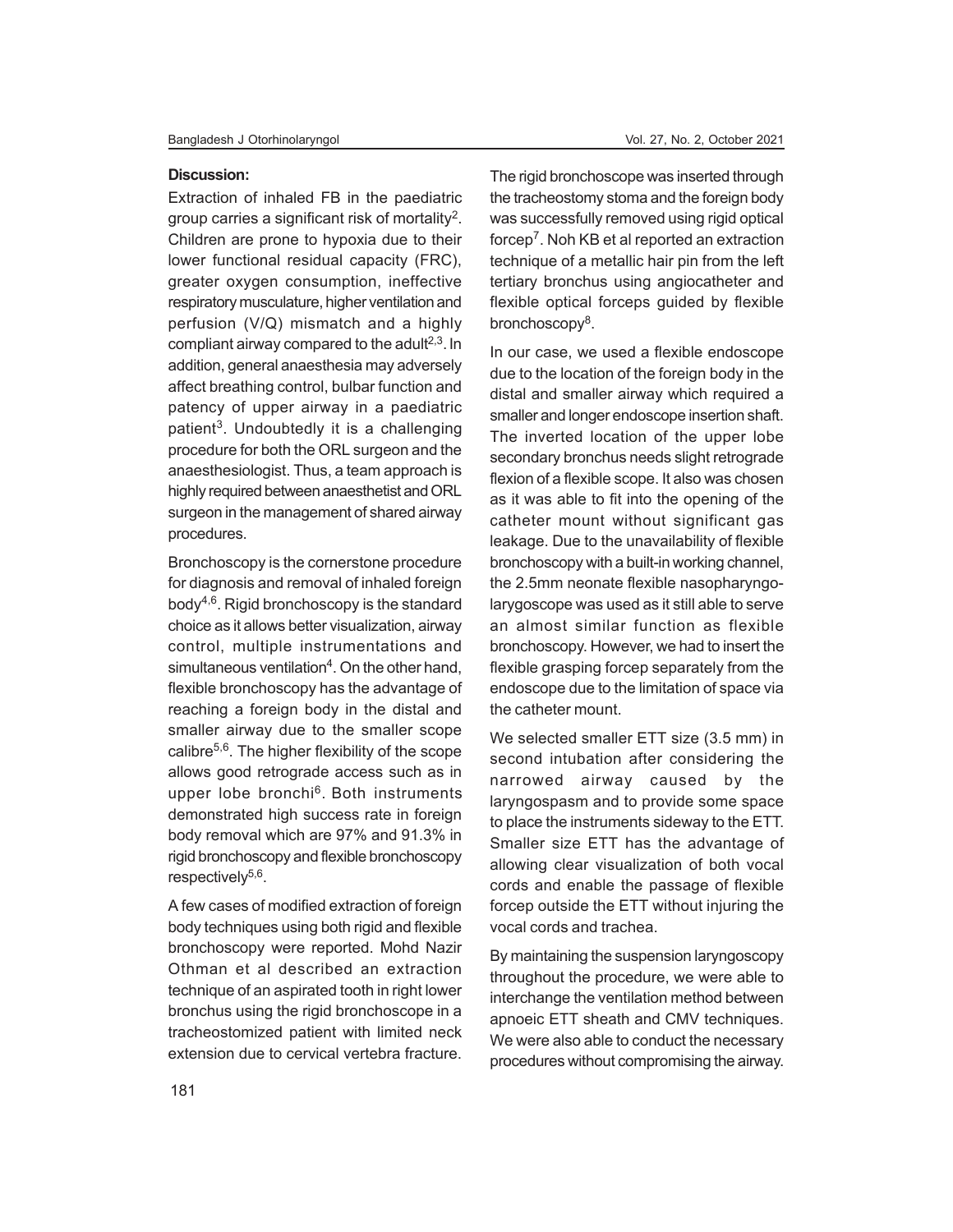Figures 5 and 6 illustrate the arrangement of the instruments that were used.

Maintaining oxygenation is the major challenge as hypoxia is a common complication during bronchoscopy. Rigid bronchoscopy has the advantage of simultaneous ventilation during the procedure. However, instrumentation during the procedure may lead to suboptimal oxygenation<sup>9</sup>. Endotracheal intubation is recommended if profound hypoxia occurs during a complicated bronchoscopy<sup>9</sup>. In our case, the decision to intubate the patient was made due to several factors such as airway protection in laryngospasm and for optimum oxygenation in a readily compromised pulmonary function due to ongoing lungs infection.

We report this novel technique of foreign body removal located at the distal airway in a paediatric patient and in a situation where a paediatric flexible bronchoscopy with built-in working channel is not available. This technique was proven to be successful in retrieving the foreign body with no intraoperative or postoperative complication.

## **Conclusion:**

Any child with a suspicious history of foreign body aspiration with corresponding clinical conditions is justified for a bronchoscopy procedure. Profound understanding of paediatric respiratory physiology, judicious anticipation of anaesthetic or surgical effects on paediatric airway with sound anatomical knowledge and competent surgical skills are crucial in conducting a safe and successful paediatric bronchoscopy. Dynamic airway changes during this procedure require a reevaluation of the surgical plan or modification of surgical techniques.

### **References:**

- 1. Monika Mahajan,Som, Raj Mahajan, Preethy J. Mathew, Usha K Chaudhary, Rajesh Chaudhary. Anaesthetic management during removal of airway foreign body in children: A prospective observational study. IOSR Journal of Dental and Medical Sciences (IOSR-JDMS). 2017; 16:87-95. URL:http:// www.iosrjournals.org/iosr-jdms/papers/ Vol16-issue6/Version-9/T1606098795. pdf DOI: 10.9790/0853-1606098795
- 2. Saikia D, Mahanta B. Cardiovascular and respiratory physiology in children. Indian Journal of Anaesthesia. 2019; 63:690-697. DOI : 10.4103/ija.IJA\_ 490\_19
- 3. D. Trachsel, J. Svendsen, T. O. Erb, B. S. von Ungern-Sternberg. Effects of anaesthesia on paediatric lung function. BJA: British Journal of Anaesthesia. 2016;117: 151–163. DOI: 10.1093/bja/ aew173
- 4. Shostak, E. Foreign body removal in children and adults: Review of available techniques and emerging technologies. AME Medical Journal 3. 2018; 75. DOI : 10.21037/amj.2018.07.02
- 5. Boufersaoui A, Smati L, Benhalla KN,R.Boukari, S.Smail, K.Anik, R.Aouameur, H.Chaouche, M. Baghriche. Foreign body aspiration in children: Experience from 2624 patients. International Journal of Paediatric Otorhinolaryngology. 2013; 77:1683- 1688. DOI: 10.1016/j.ijporl.2013.07.026
- 6. Tang, L.F.,Lan-Fang Tang, Ying-Chun Xu, Ying-Shuo Wang, Cai-Fu Wang, Guo-Hong Zhu, Xing-Er Bao,Mei-Ping Lu, Lian-Xiang Chen &Zhi-Min Chen. Airway foreign body removal by flexible bronchoscope experience with 1,027